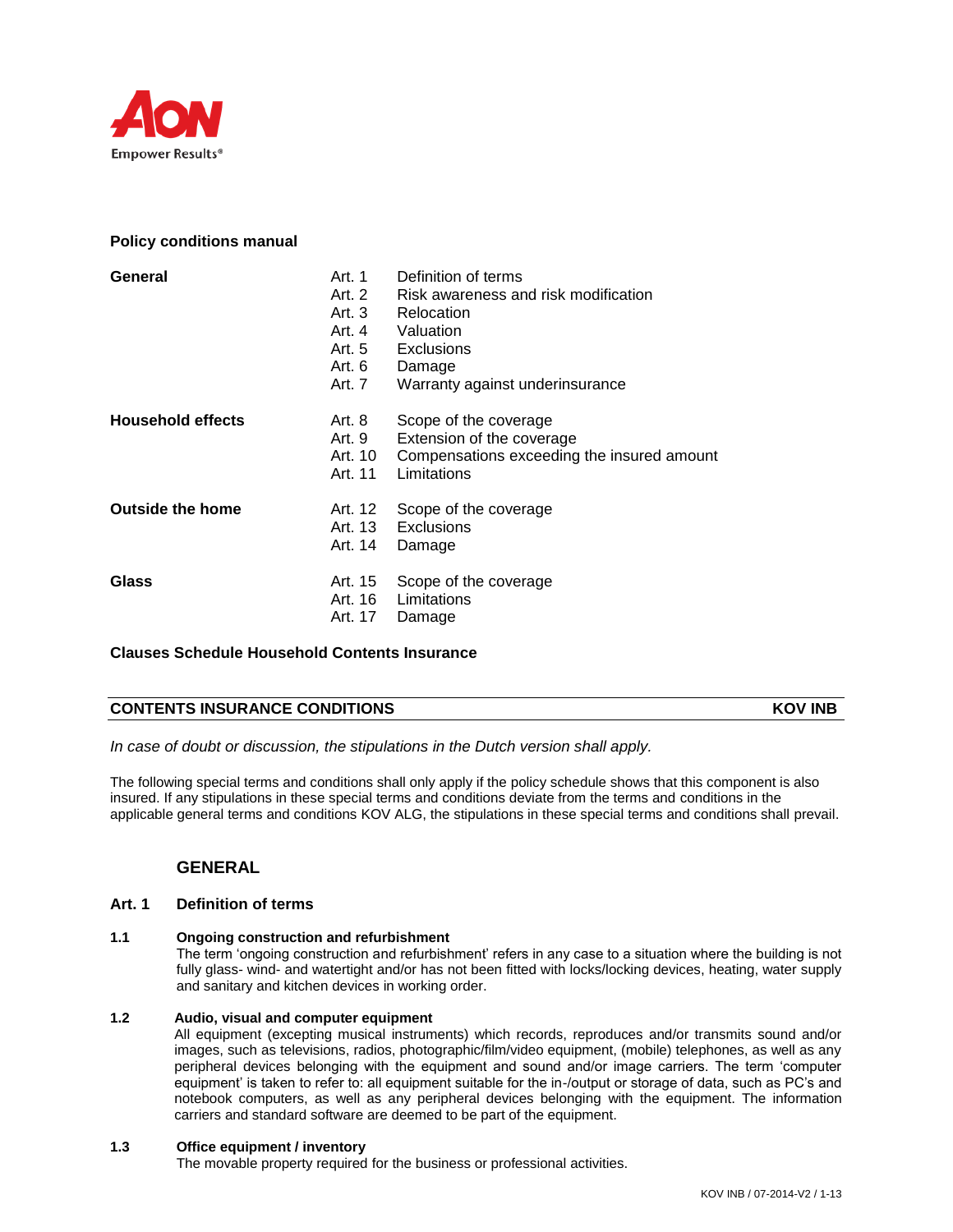

Not included in the office equipment/inventory: money, monetary instruments, motor vehicles with a number plate, trailers, caravans, vessels and animals.

#### **1.4 Current value**

The amount that is required to obtain items of the same type, quality, condition and age.

#### **1.5 Excess**

The standard excess is stated on the policy schedule.

If an extra voluntary excess was chosen, this is stated on the policy schedule. We add the voluntary excess to the already effective excess.

We deduct the excess from the compensation amount. No excess applies to glass damage.

#### **1.6 Money and monetary documents**

The term 'money' is taken to refer to: coin money and banknotes which serve as legal tender. The term 'monetary documents' is taken to refer to: all and any documents to which a certain monetary value is accorded in the economic market, including (giro) cheques, credit cheques and credit cards.

#### **1.7 Glass**

Any and all translucent windowpanes including multiple-walled insulating glass, stained glass and secondary frames as well as roofs, skylights and dome lights of synthetic material present in the residence mentioned in the policy schedule, including glass in windbreaks, balcony partitions and site separations.

#### **1.8 Tenant's fixtures and fittings**

Alterations and improvements made at the policyholder's expense to the house rented by him/her, such as heating, kitchen and sanitary units, panelling, parquet floors, sheds and fences.

#### **1.9 Household effects**

All movable property which is part of the private household of the policyholder and of persons living together with the policyholder in a stable family relationship, including:

- Antennas, sunscreens and roller blinds insofar as these are attached to the house;
- Motor vehicles with a cylinder capacity of less than 50 cc;

Bicycles, motor-assisted bicycles and mopeds are only considered to be part of the household effects if they are present inside the residence;

- Tools, including those required to exercise a profession as paid employee;
- Motor-driven lawnmowers and toys which cannot exceed the speed of 16 km an hour;
- Pets;
- Effects similar to the above belonging to another person than the policyholder, which are temporary in the keeping of the policyholder, provided these have not been insured elsewhere;
- Swimming pools and/or Jacuzzi's with all their appurtenances and accessories (if not insured as part of the residential premises insurance).

#### Not including:

- Money and monetary documents,
- Motor vehicles (other than motorcycles with a cylinder content of less than 50 cc), caravans, trailers vessels and aircraft, as well as parts and accessories of said vehicles, vessels and aircraft.

#### **1.10 Personal jewellery**

Jewellery, including watches, manufactured with the intent of being worn on the body, and consisting wholly or partly of (precious) metals, rocks, minerals, ivory (blood) corals or other such materials, also including pearls.

## **1.11 New-for-old value**

The amount that is required to obtain new items of the same type and quality.

### **1.12 Insured party**

The policyholder and/or a member/members of his/her household or the person with whom the policyholder is living in a stable family relationship.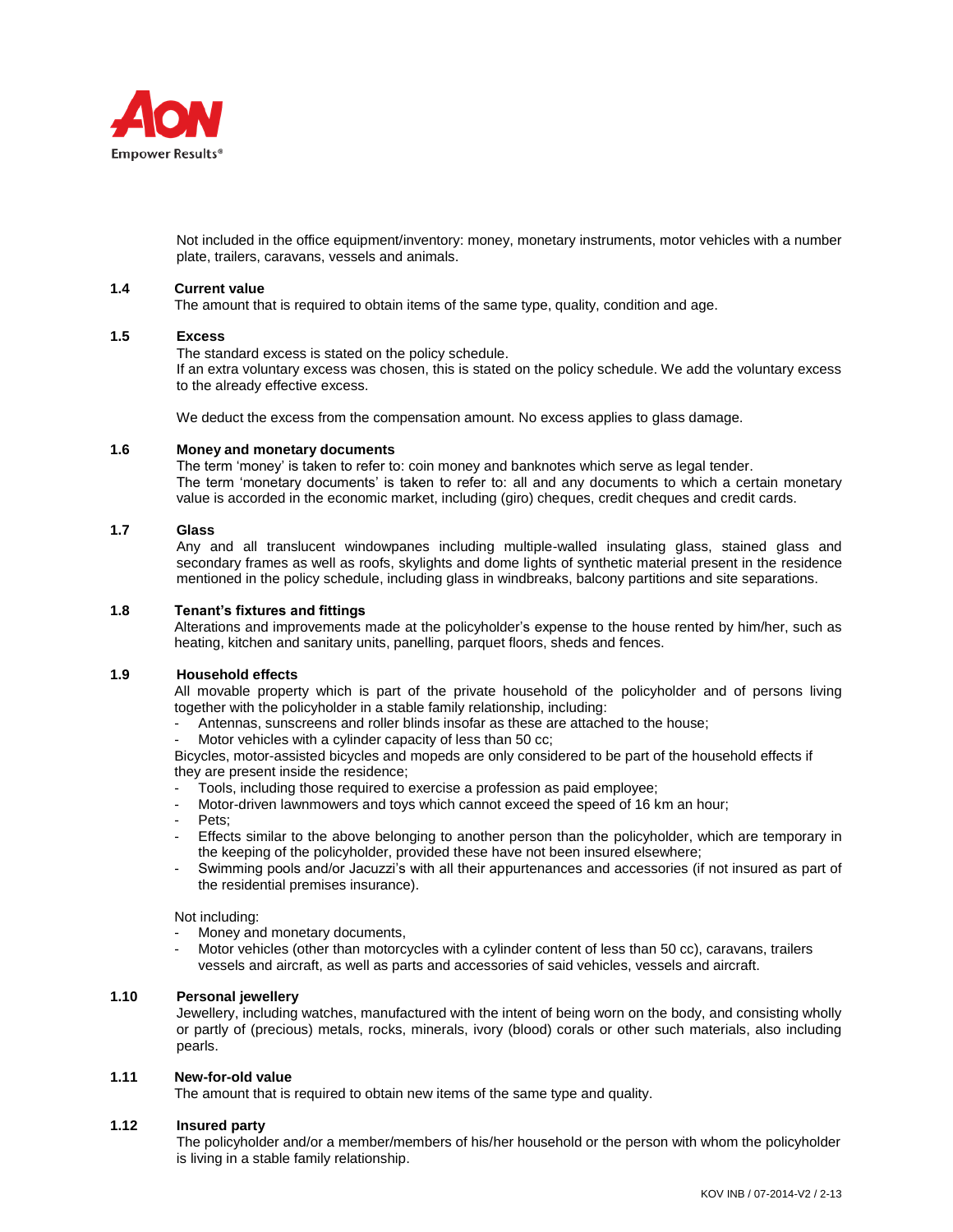

#### **1.13 Residence**

The (part of the) residence specified in the policy schedule and inhabited by the policyholder, including any lockable annexes belonging with the house, such as garages, sheds, etc.

### **Art. 2 Risk awareness and risk modification**

- **2.1** The definition of risk on the policy schedule is deemed to have been supplied by the policyholder.
- **2.2** The company considers itself to be sufficiently familiar with the location, type of construction, construction, furnishings, heating and use of the residence in which the household effects are present in the state they were in at the time when the insurance was effected, as well as with the adjoining premises.
- **2.3** As regards the residence described in the policy schedule in which the household effects are present, the policyholder is free to proceed with any form of construction, refurbishment, replacements, extensions, demolition, internal relocation and other modifications, provided these remain within the limits set by the policy description.
- **2.4** The policyholder is obliged to inform the company in writing within 60 days after the occurrence of any modification in the type of construction or designated use of the property. During this period, the insurance for the modified risk will remain in force. After this period, the insurance will remain in force if the company has informed the policyholder in writing that it wishes to continue the insurance.

#### **2.5 Transfer of ownership**

The policyholder must notify the company as soon as is reasonably possible of any transfer of ownership of the household effects.

If there is a transfer of ownership of the insured interest otherwise than due to the death of the policyholder, coverage will remain in force for another 30 days. After this period, the insurance will lapse *ipso jure*, unless the new owner notifies the company within this period that he/she wishes to continue the insurance. In this case, the company may terminate the insurance within two months after having received said notification, and with due observance of a notice period of one month. The insurance shall be terminated forthwith if the new owner insures the insured interest elsewhere.

After the death of the policyholder the insurance shall remain in force. Within nine months after the heirs have been notified of this death, the company may terminate the insurance with due observance of a notice period of one month. The heirs may terminate without observing a notice period.

### **Art. 3 Relocation**

- **3.1** If the household effects were transferred to another address, the policyholder must inform the company of this within 30 days. If the policyholder fails to comply with this, the right to compensation will lapse.
- **3.2** If the household effects are transferred to another residence of the same construction type, the insurance will be continued unaltered if the new address is located within the same region. In case of relocation outside the region, the insurance will be continued but will be adjusted to the premiums and conditions applicable within that region.
- **3.3** If the household effects are transferred to a residence of a different construction type, the company has the right to revise its premiums and/or conditions, or alternatively, to terminate the insurance with due observance of a notice period of 30 days and with repayment of any unearned premiums.
- **3.4** During the course of the relocation but up to a continuous period of at most 30 days, the insurance shall remain in full force both at the original and at the new address.

### **Art. 4 Valuation**

If household effects and jewellery are valued by (an) expert(s) in the sense of article 7:960 of the Dutch Civil Code, then this definite valuation will apply for a period of 3 years starting from the date of the report.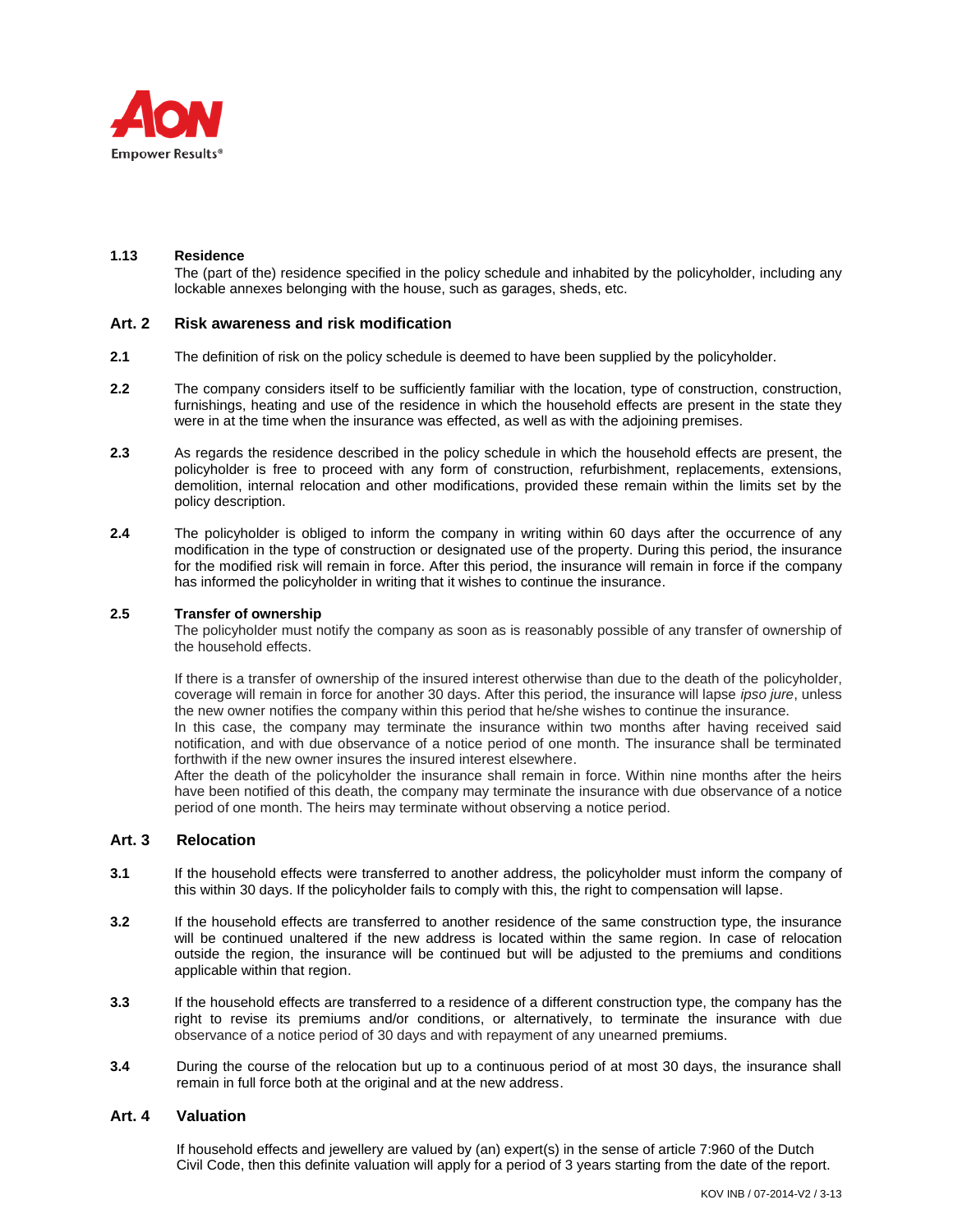

The definite valuation only applies to paintings, works of art, collections of (antique) gold and/or (antique) silver and other antiquities, jewellery and other valuables.

 If the insurer proves that fraud has been committed then this valuation will lose its validity. If repair is possible of if the object is repurchased, then the insurance company can suffice by only compensating the costs that were actually incurred.

If objects with a definite valuation are removed during the term of the insurance, the sum released can be used to insure different new objects. The definite valuation does not apply to these objects.

If no new report is produced after the expiry of the abovementioned term, then the valuation remains valid as a valuation by the parties for a period of maximum six months.

In this case, the insurer reserves the right to prove that this value was excessive at the time of the damage. After this period, the insured amount is considered as having been provided by the policyholder himself/herself.

## **Art. 5 Exclusions**

Not insured is damage:

- **5.1** caused by performing cleaning, maintenance and repair work on your property incompetently or incorrectly;
- **5.2** caused by normal use of your property (such as wear and tear, discolouration, ageing, deforming, decay, corrosion, spots, scratches, grazes, small dents and other surface damage that do not affect its use). Furthermore, we don not compensate any costs for normal maintenance;
- **5.3** consisting of grazes, scratches or dents caused during the transport of your property that do not affect its use;
- **5.4** caused by animals of the policyholder that reside at the home address referred to in the policy schedule as well as damage caused by vermin or mould;
- **5.5** existing because of or which is the result of insufficient maintenance, both in respect of household contents and in respect of the house referred to in the policy schedule;
- **5.6** existing because of or which is the result of slow-working (weather) conditions;
- **5.7** caused by moisture permeating through floors, walls or in cellars;
- **5.8** caused by rain, hailstones, snow or melt water entering through open windows, doors or hatches;
- **5.9** to electrical equipment, engines or parts thereof through singeing, scorching and melting as a consequence of short circuiting, overheating and/or burnout;
- **5.10** to insured self-contained objects other than by fire or explosion if this damage is caused by the nature or a defect in the self-contained objects.

## **Art. 6 Damage**

### **6.1 Damage assessment**

The extent of the damage is assessed as being the difference between the new-for-old value of the damaged object immediately before the damage and its remains immediately afterwards or, if this is less, at the amount of the repair costs, increased by any diminution of its value caused by the damage and not eliminated by the repairs.

For the following objects, compensation will always be assessed on the basis of their current market value:

- a. Objects whose current market value is less than 40% of their new-for-old value;
- b. Objects that were withdrawn from their intended use;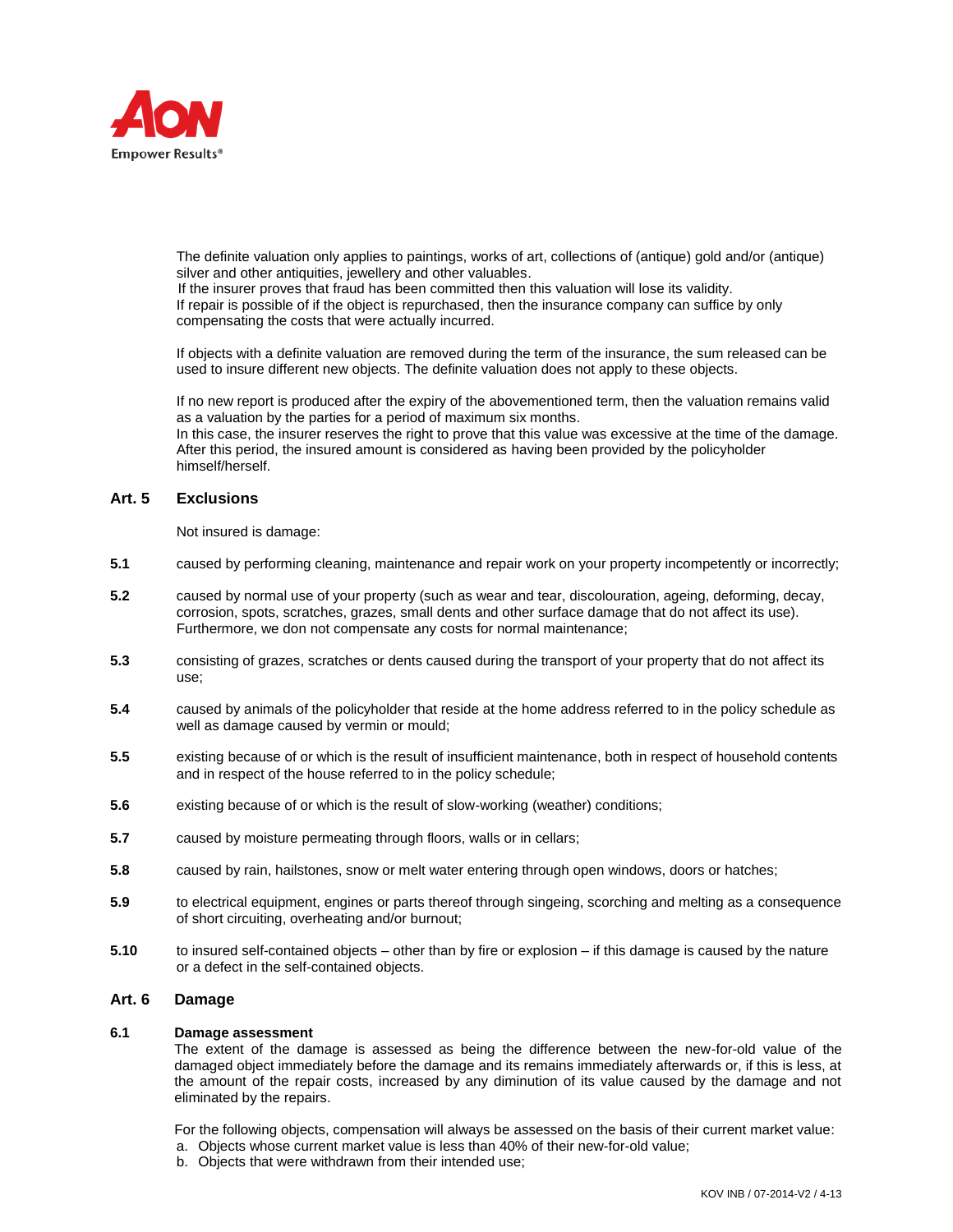

- c. Motor vehicles with a cylinder capacity of less than 50 cc, caravans, trailers, vessels and aircraft, as well as parts and accessories of the said vehicles, vessels and aircraft;
- d. Antennas;
- e. Objects which are of value as an antiquity or rarity.

If the household effects and personal jewellery were valued by (an) expert(s) in the sense of article 7:960 of the Civil Code of The Netherlands:

- f. A valid assessor's report must be submitted in the case of damage, and
- g. The extent of the damage will be assessed on the basis of this valuation. If the valuation no longer applies, the damage will be assessed in accordance with that which was stipulated under the article 'No repairs or reconstruction', unless otherwise agreed. The amount of the claim on the basis of valuation is set at the difference between the amount of the valuation and the value of the remains. The remains are assessed on the same basis as the valuation.

#### **6.2 Indexation**

- a. Each year, on the premium due date, the insured value of the household contents and, in proportion to this, the premium are adjusted to movements in the price of household contents, in accordance with a price index for household contents determined by a recognised institute.
- b. If in the event of damage it appears that the value of the household contents is higher than the amount determined in accordance with the index, then the insured amount in increased by maximum 25% for the settlement of the loss.

#### **6.3 Underinsurance**

If in case of damage the insured amount is found to be less than the value of the household effects immediately before the damage occurred, compensation will be granted for the insured amount in proportion to their full value. This does not apply to the costs of loss adjustment, salvaging or debris .<br>removal.

### **Art. 7 Warranty against underinsurance**

If the policy schedule shows that the household effects were insured with a warranty against underinsurance, the following stipulations apply.

### **7.1 Value denominator**

The insured amount given on de policy schedule has been determined on the basis of the fully filled-out household effects value denominator sheet.

### **7.2 Underinsurance**

We quarantee that we will compensate you for the full loss in the event of a covered event, irrespective of whether the insured amount corresponds to the actual value of the insured household contents. The provisions of article 6.2.b do not apply for as long as this guarantee applies.

### **7.3 Special personal effects**

Cover is offered for special possessions – unless a separate amount is included under the policy and stipulated on the policy schedule – up to the following amounts:

- a. jewellery  $\epsilon$  6,000.=: b. audio, visual and computer equipment  $\epsilon$  12,000.=; c. special possessions  $\epsilon$  15,000.=;
- d. tenant's fixtures and fittings  $\epsilon$  6,000.=

"Special possessions" is understood to mean for example:

"Antiques, paintings, art, musical instruments and collections".

These special possessions are only insured it present in the house as indicated on the policy schedule.

# **7.4 Indexation**

Pursuant to the provisions in article 6.2.a.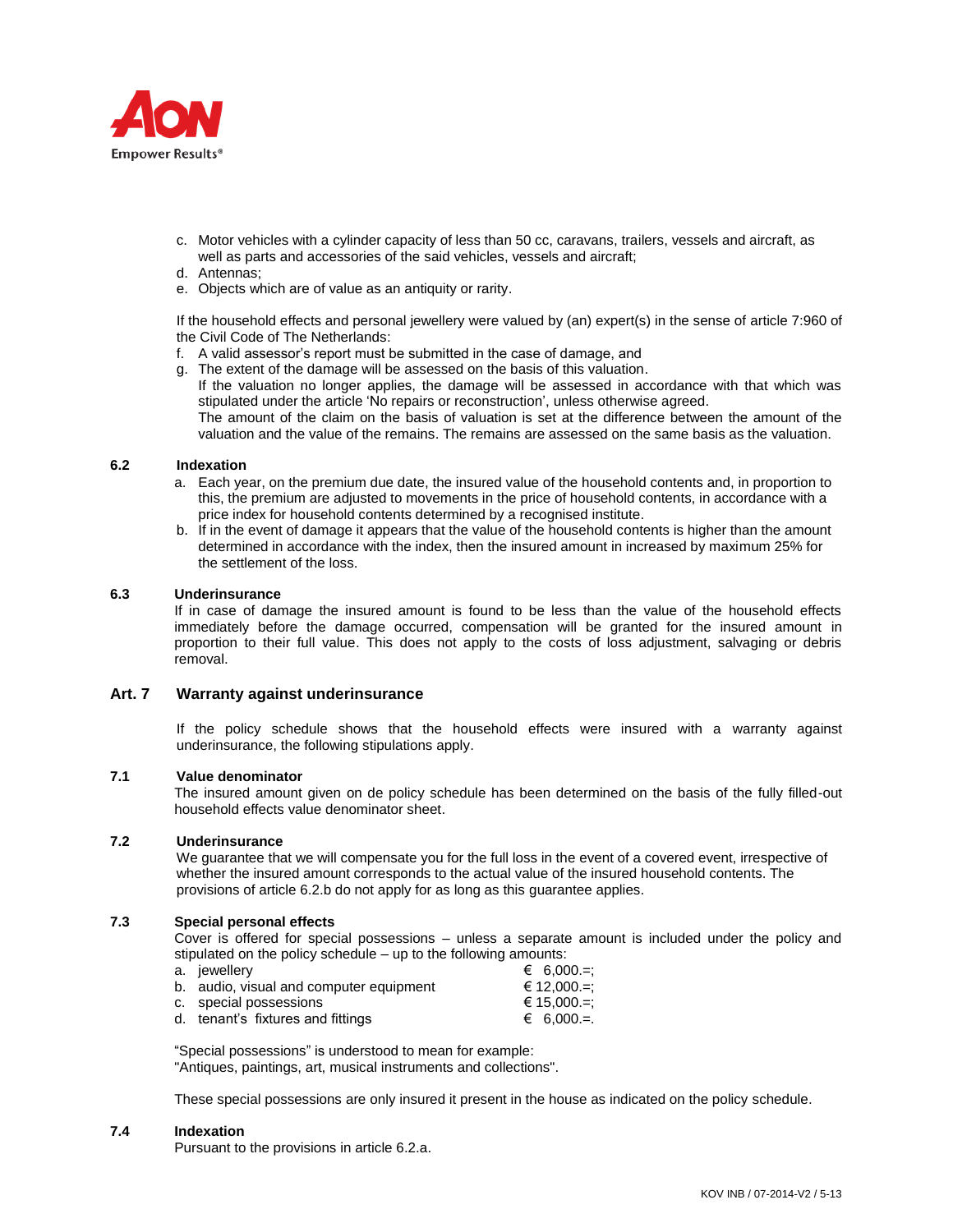

## **7.5 Warranty period**

The guarantee is valid for a period of 5 consecutive years, calculated from the date on which the household contents value indicator was filled in.

The insurance company reserves the right in the following cases to ask the policyholder to reassess the value of the household contents using the aforementioned value indicator:

- a. after moving house;
- b. after damage has occurred;

c. after 5 years have elapsed since the previous valuation.

If after a period of 2 months this request has not been complied with, the guarantee against underinsurance will lapse.

If in the event of damage it appears that the information provided, on which the guarantee was issued by the insurance company, is incorrect or incomplete, the guarantee will not apply. **Household effects**

# **Art. 8 Scope of the coverage**

The insurance covers material damage to the insured household effects inside the residential home mentioned on the policy schedule during the term of validity of this insurance, caused or ensuing from any external contingency, or if this damage is the consequence of an inherent defect. The limitations and exclusions stipulated in the general and /or special terms and conditions remain in force.

## **Art. 9 Extension of the coverage**

**9.1** Also insured in the house listed on the policy schedule:

- a. In the event of water damage and/or frost damage:
	- The cost of detection of the defect, breaking and repair work on walls, floors and other parts of the house;
	- The cost of repairs to piping, systems and appliances;
	- as well as the costs of repair and replacing wallpaper, pine woodwork and painting of the house described;
	- If these costs are for the expense and risk of the tenant;
	- b. Cash money and monetary documents, for damage due to fire or theft to a maximum amount of € 1,250.= per event. From this amount, the amount to which the policyholder is entitled according to a compensation scheme of the bank or another establishment will be deducted. Damage due to theft or loss of money resulting from the misuse of a bank card with use of the PIN code will not be reimbursed;
	- c. Vessels and trailers, as well as loose parts and fittings of motorcycles, caravans, trailers and vessels, against all the events mentioned under article 8, if these are intended for private use, to a maximum amount of  $\in$  1,250.= per event;
	- d. Medical equipment given on loan and present inside the house, and belonging to the private household. The company will reimburse the damage on the basis of its current market value to a maximum of  $\in$  10,000.= only if this is charged to the account of the policyholder(s). The company shall have the right to settle the damage directly with the lender;
	- e. Office equipment/inventory from an office present in the house listed on the policy schedule based on their new value up to a maximum of  $\in$  10,000 = and only when the insured is accountable for it. In the event of theft, evidence of forced entry into the house described on the policy schedule must be present;
		- From this cover, the following is also excluded:
		- money and monetary instruments;
		- theft from motor vehicles.
	- f. Household contents belonging to third parties; against all events named in article 8, insofar they are not or are insufficiently insured by the owner and the insured amount allows for this;
	- g. Work clothing that is present in the house and/or outbuildings. This is understood to mean work clothing intended for the exercising of the insured's profession. The insurance company compensates the loss based on the current market value up to a maximum of  $\epsilon$  1,000.= per event and only when the insured is accountable for this.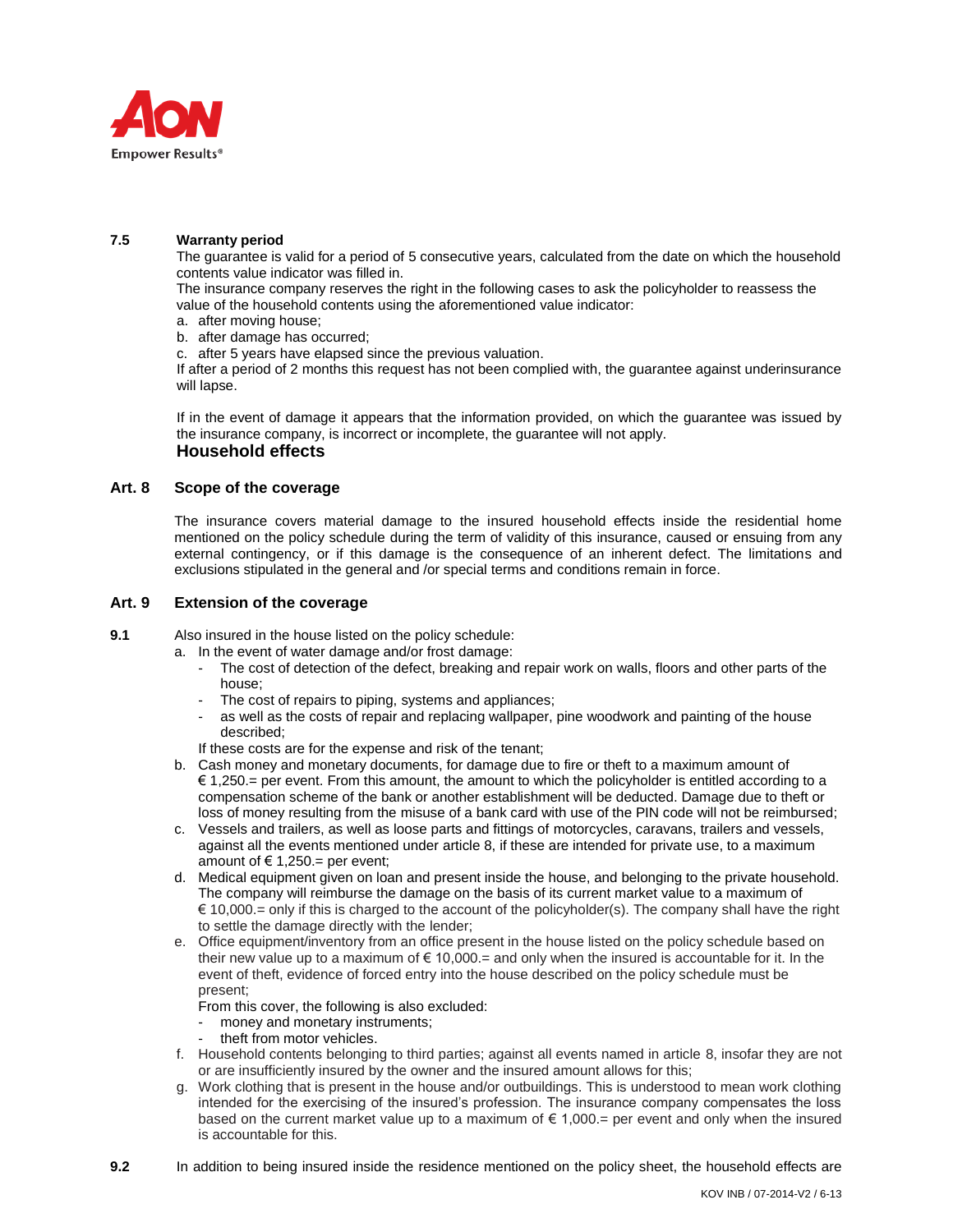

also insured:

- a. In any common spaces located inside the building in which the residencies located against all the events mentioned under article 8, however with respect to theft and vandalism only in the case of a forced entry into the building from the outside;
- b. On balconies and access galleries, in the garden or on the premises, under a lean-to belonging with the house, against the events mentioned under article 8 with the exception of precipitation, theft and vandalism;
- c. However, garden furniture, garden implements, outside kitchens, flagpole, washing, drying illumination that are the property of the policyholder, present in the garden or the balcony of the houses, are also insured against theft and vandalism;
- d. At the locations mentioned under 9.2.b, insofar as this concerns shading devices, roller blinds and antennas, insofar as these have been attached to or at the house, against all the events mentioned under article 8;
- e. At the locations mentioned under 9.2.b, insofar as this concerns tenant's fixtures and fittings and insofar as these are taken to include sheds and fences, against all the events mentioned under article 8, however insofar as this concerns storm damage with an excess of  $\epsilon$  100.= per event.

**9.3** If the household effects of the policyholder are temporarily – during a continuous period of at most three months – located outside the house, it will also be insured:

- a. In permanently inhabited residential homes made of stone, with a hard cover, against all the events mentioned under article 8;
- b. In other buildings (excluding beach houses), against all the events mentioned under article 8, but with respect to theft only in the case of a forced entry into the building from the outside;
- c. In other places, such as in the open air, in tents, caravans, boats, beach houses, exclusively against fire, scorching, singing, brand, melting, fire extinguishment, lightning strike, explosion, aircraft, violent robbery and blackmail. In automobiles (not trailers) – provided they are properly locked – also against theft after opening by forcible entry; The excess stated on the policy schedule is deducted from the claim amount. The pay-out will never be more than  $\epsilon$  500.= per event;
- d. During removal or transport to or from a repair or removal site, also against damage caused by an accident which has befallen the vehicle, or due to the improper use or defect of any of the tools used in loading and unloading.
- **9.4** In the case of theft, extortion or robbery where the house key is stolen, we will compensate you for the replacement of locks or the cylinders of locks in the entrance doors of your home, up to a maximum amount of € 300.= per event. Replacement must occur within 2 x 24 hours of the theft.

# **Art. 10 Compensations exceeding the insured amount**

- **10.1** If an event is covered, the company shall compensate, over the insured amount:
	- a. Salvage costs (see further descriptions in the general terms and conditions);
	- b. Surveyor's fees (see further descriptions in the general terms and conditions).
- **10.2** If an event is covered, the company shall compensate no more than 10% of the insured amount for each component:
	- a. Costs of removing debris (see further descriptions in the general terms and conditions);
	- b. Equipment and/or installations of public (utility) companies, provided these are attached to the residence. This damage shall only be compensated if this is not covered by another insurance;
	- c. Additional costs: the costs that are in fairness needed for a hotel, B&B, living expenses, storage of household contents and the transport thereof, necessitated by an event covered in the policy.,
- **10.3** If an event is covered, the company shall compensate up to a maximum of 20% of the insured amount needed to pay for the costs of repair of the garden layout, planting and paving associated with the garden of the house described in the policy schedule.

# **Art. 11 Limitations**

**11.1** If personal jewellery is stolen, the maximum compensation is  $\epsilon$  60,000.= per event. If there are more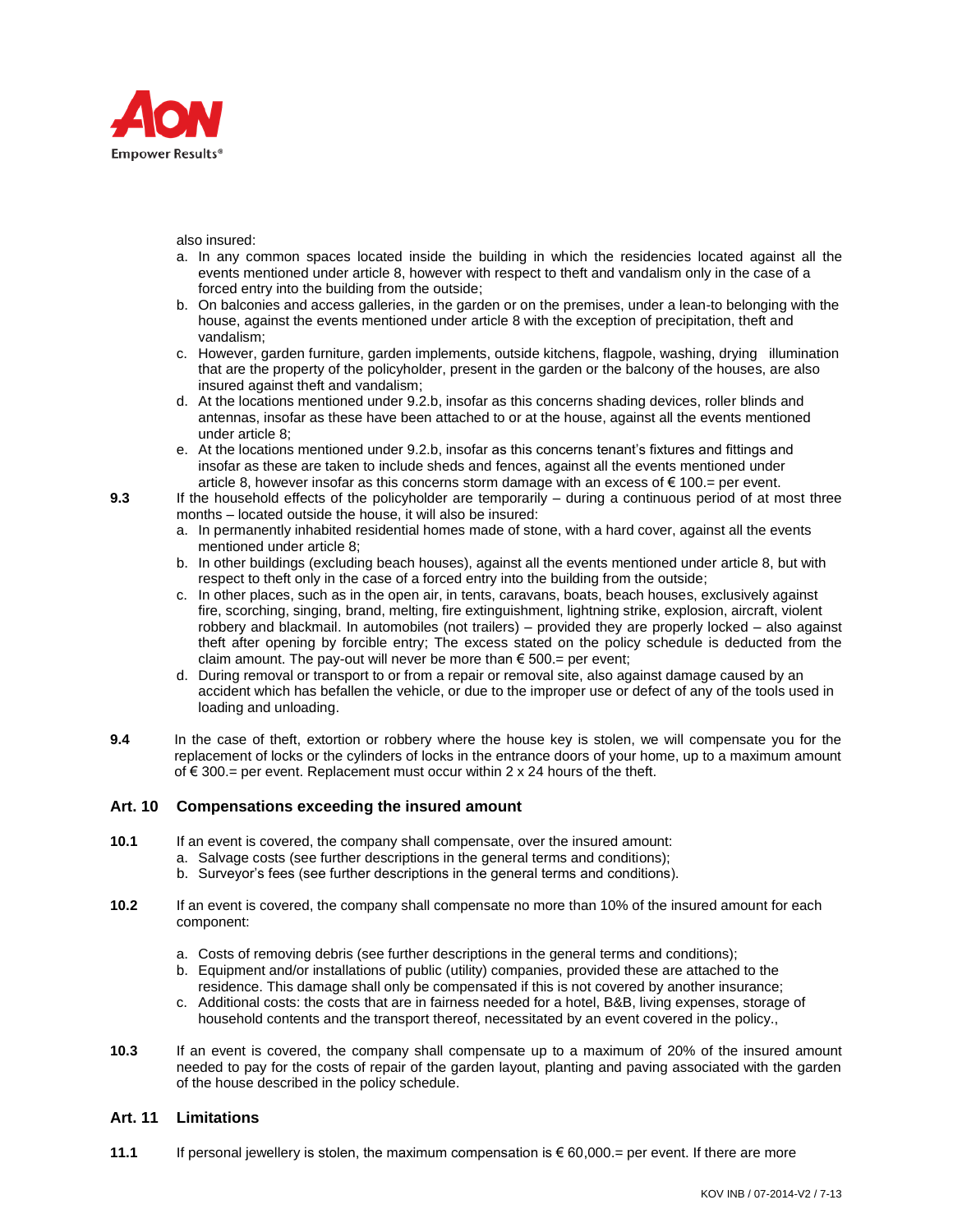

insurances for the household effects, the amount is deducted proportionally to the insured amounts. This limitation shall not apply if the personal jewellery is insured for a separate amount in this policy.

This personal jewellery is only insured if it is present in the residence described in the policy schedule.

- **11.2** If the contents of a fridge-freezer unit are damaged as a result of a loss of power, compensation shall never exceed € 1,250.= per event.
- **11.3** If sunscreens are damaged, the costs of repairs shall be compensated and, if repairs are impossible, the purchase value. 2% of this value shall be deducted monthly, to be calculated from the date on which the sunscreens were placed for 1 year. However, the compensation shall be at least 30% of the purchase value.
- **11.4** For damage to pets, maximum  $\epsilon$  1,050. per event shall be compensated for:
	- the costs of a veterinarian;
	- in case of death, the purchase price of a pet of a similar kind, breed and age.

# **Outside the home**

This section only applies if the policy schedule shows that this is co-insured.

### **Art. 12 Scope of the coverage**

**Coverage outside the described residence, unless stated otherwise in the following**  We insure theft of and material damage (so no loss and not missing) to the household contents that are

- kept:
	- outside one's home with storage and outbuilding(s);
	- outside the rented (holiday) home with storage and outbuilding(s)
- by a sudden and uncertain event, accounting for:
- a. In case of theft of personal jewellery, no more than  $\epsilon$  1,000.= for each event shall be compensated, unless the policy shows that a higher amount is insured;
- b. In case of theft of audio, visual and computer equipment, no more than € 5,000.= for each event shall be compensated, unless the policy shows that a higher amount is insured;
- c. In case of theft of household effects from a mobile home or caravan, holiday home or vessel, no more than  $\epsilon$  500.= for each event shall be compensated, unless these items are also insured with the company. In that case, the maximum compensation shall be 20% of the insured amount for these items. Household effects that are permanently present in these objects are not covered by this insurance, unless the policy schedule shows that this is co-insured;

In case of a covered event, the following shall also be compensated:

d. Household effects of third parties; against all events referred to in article 7, to the extent that this is not insured (sufficiently) by the owner, and the insured amount offers a scope for this;

### **Art. 13 Exclusions**

Besides the restrictions in article 11 of these special conditions, the exclusions in article 5 of the General section also apply.

There is also no right to compensation:

- **13.1** if the insured has not taken the usual care required to prevent damage. That the insured could not, in fairness, have taken better measures to prevent any damage than he/she had under the given circumstances is expected of him/her;
- **13.2** in the case that valuable items are left behind unsupervised or insecure spaces. In a boat, bus, taxi, train or plane, the insured must carry the valuable and/or fragile items as hand baggage. The provisions stipulated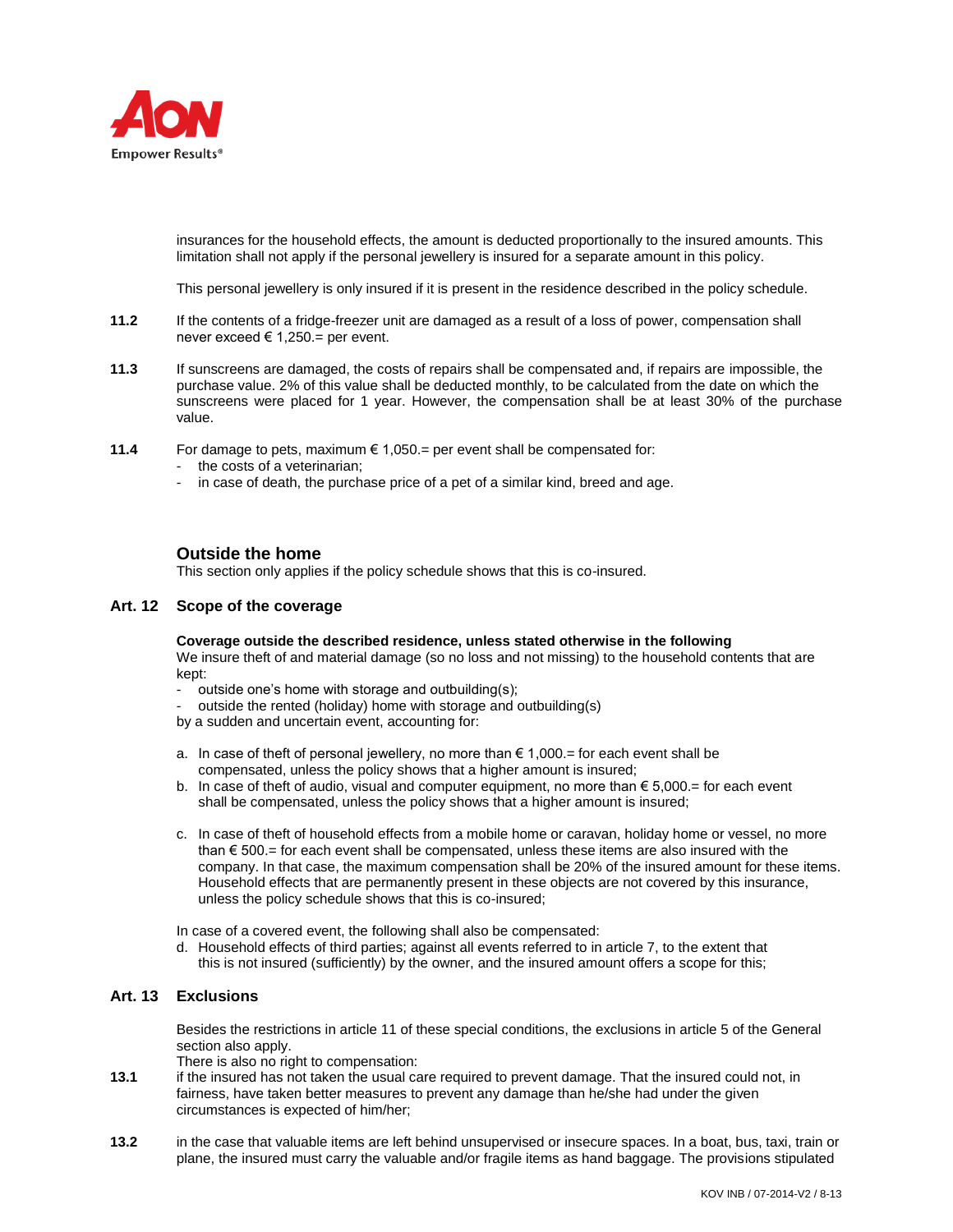

in 13.1 above and 13.4 below also remain effective;

- **13.3** in the case that valuable items are stolen from public catering establishments (such as cafes, restaurants, etc.) were out of the direct line of sight or out of reach of the insured at the moment of the theft;
- **13.4** in the case of theft of the insured items from a motor vehicle. This exclusion does not apply if the insured can show visible evidence of forced entry into the motor vehicle.
- **13.5** if the insured rented out or lent items or allowed third parties other than the insured to look after them.

## **Art. 14 Damage**

Notwithstanding that stipulated in art. 6.1, the following also applies: We compensate damage covered by this insurance, subject to the production of the original (repair) bills if we ask you for them. We have the right to compensate (part of) the damage in kind.

If items are damaged that can be repaired or replaced, we have the right to provide for the repair or replacement of these items.

If an insured item is damaged by a covered event, we may require that the insured transfers ownership of the property to us, before we are obliged to pay out.

#### **Compensation**

The basis for the calculation of the compensation that we pay is:

- **14.1** the new value for items that are not older than two years and for which the insured can present the original receipt of purchase;
- **14.2** the current value for items for which the insured cannot present the original receipt of purchase and for items that are older than two years;
- **14.3** the market value for items that cannot be replaced by new ones of the same type and quality.

### **Glass**

This section only applies if the policy schedule shows that this is co-insured.

## **Art. 15 Scope of the coverage**

This insurance covers:

- **15.1** Damage to the insured glass due to breakage caused by a peril originating from outside and the costs of placement;
- **15.2** Damage to the insured glass by leakage, within 10 years after the date of manufacture, to a maximum amount of € 500.= per event. Leakage means reduction of view by condensation or deposit of dust particles to the inside of the isolation glass. If the insured party can claim compensation based on a warranty issued by the supplier and/or the manufacturer, the damage shall not be compensated;
- **15.3** The costs of an emergency measure after breakage of the glass;
- **15.4** The costs for the use of suspended scaffolds, scaffold, tower wagons, tackle, etc., if this extra equipment is required to repair the damage, up to a maximum amount of  $\epsilon$  500.= per event;
- **15.5** The costs of removing debris, to a maximum amount of € 500.= per event;
- **15.6** Damage caused to: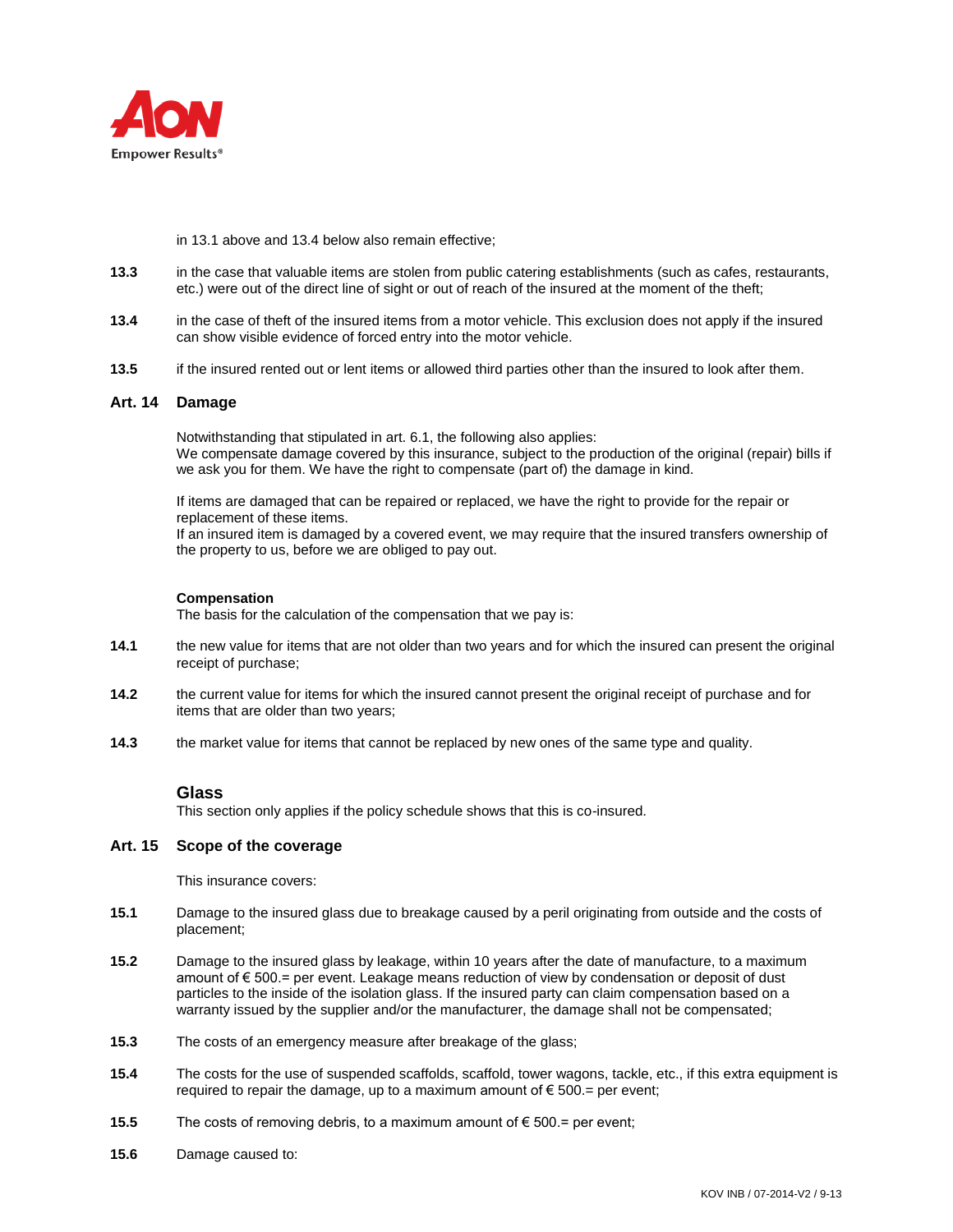

- a. Stained, bent or engraved glass;
- b. Processed glass, meaning: glass with paintings, inscriptions, decorations and engravings;
- c. Foil, alarm strips and suchlike attached to the glass;
- d. Glass in windscreens and balconies and enclosures and in glass display cases.

### **Art. 16 Limitations**

The following damage shall not be compensated. Damage:

- **16.1** Due to fire, explosion and lightning strike;
- **16.2** Due to bad maintenance of the residence, the windowsills and the window grooves;
- **16.3** During the building on to or renovation of the residence and/or the residence being unoccupied and not in use;
- **16.4** During changing, moving or processing the glass;
- **16.5** To stain glass because the lead was inadequately maintained;
- **16.6** By/for the costs of removing and reinstalling sunscreens, roll-down shutters, window bars and lattices and suchlike.

### **Art. 17 Damage**

#### **17.1 Damage compensation**

If there is damage, the glass shall be replaced by glass of the same size, quality and volume. If there is damage to horizontal glass, such as skylights, shelters and suchlike, this shall only be compensated if there is leakage due to a breakage.

#### **17.2 Claim settlement**

The insured party can have damage repaired to a maximum of  $\epsilon$  250. = by an local glass repair business, without prior knowledge of the company. A claims form with a specified invoice shall have to be submitted. If the damage amount exceeds  $\epsilon$  250. $=$ , the company will have to grant permission before the glass is replaced.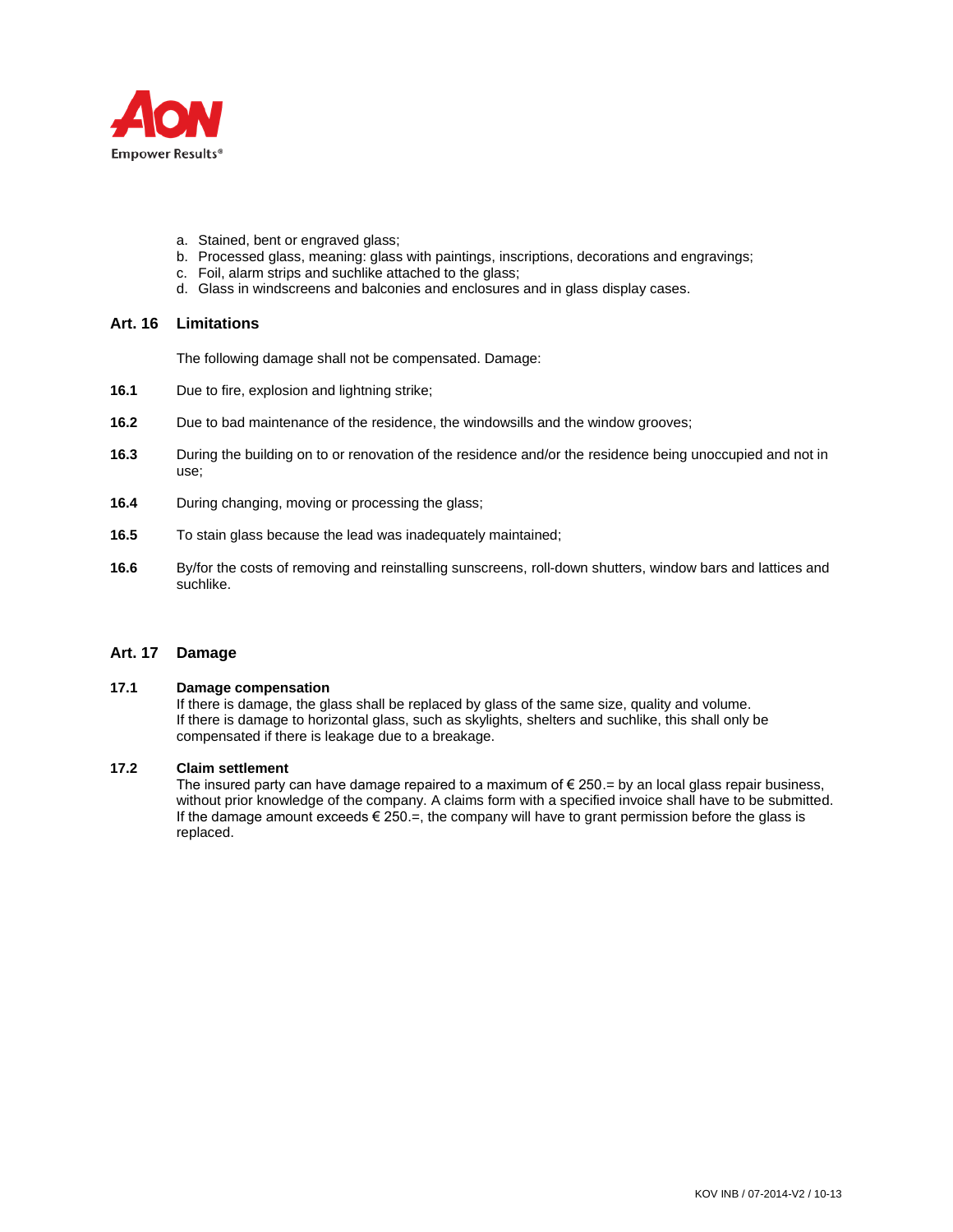

### **Clauses Schedule Household Contents Insurance**

If one or more of the following clauses numbers is in the policy schedule, the contents of this clause applies, in addition to, respectively in replacement of the stipulations in the general and/or special terms and conditions.

The contents of an applicable clause can be an extension or a limitation of the coverage and therefore applies to the stipulations in the general and/or special terms and conditions.

#### **M5001 Forced entry**

Contrary to the provisions stipulated in the general or special conditions regarding damage through theft and vandalism (if covered under the policy), this damage is only compensated for if the theft and vandalism is preceded by forced entry into the building described on the policy schedule or continuation sheet.

Clause M5001, Forced entry, only applies to the insurance relating to the office equipment/inventory.

#### **M5002 Forcible entry to parts of the premises**

In deviation of the stipulations in the general – respectively special – respectively particular terms and conditions for damage due to theft and vandalism (if this is co-insured), this damage is only compensated if the theft and vandalism are preceded by forcible entry in those parts of the premises where the interests of the insured are.

### **M5042 Spark arresters**

If the smoke channels are connected to an open fireplace (not a gas fire) or a multi-burner, these shall be connected to the proper certified spark arresters. Failure to do so leads to loss of the right of damage compensation.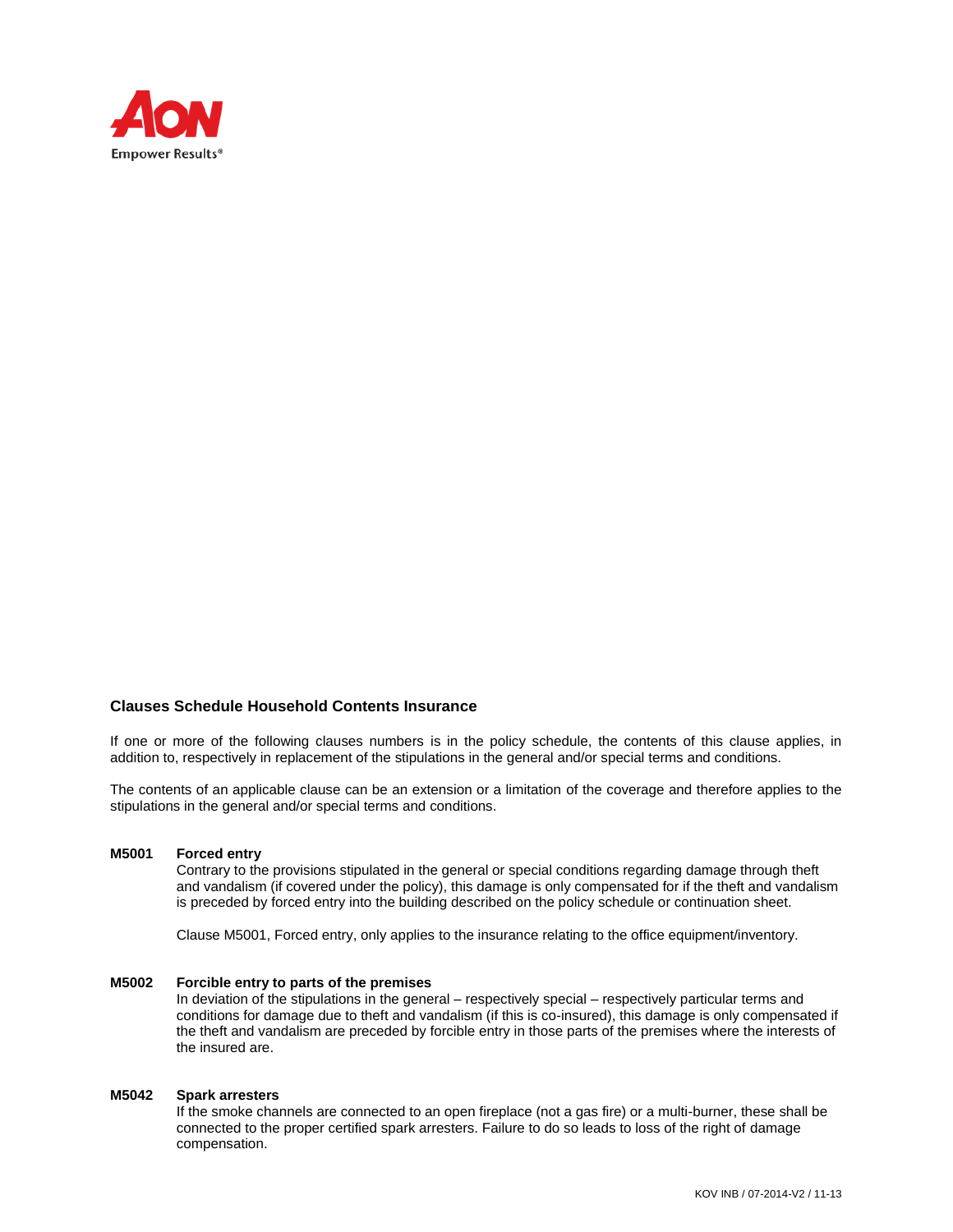

#### **M078 Alarm system**

This insurance has been taken out, concerning the risk of theft, burglary or vandalism, under the condition that all risk addresses stated in the policy are provided with a burglary alarm, installed by a (BORG) security company certified by the National Centre for Prevention.

The policyholder is obliged:

- 1.a To enter into a maintenance contract with the security company for at least one annual . inspection. The maintenance contract shall be valid during the term of the insurance;
- 1.b To ensure that, if the security has been delivered with a burglary certificate, issued by the National Centre for Prevention, this certificate remains valid during the term of the insurance;
- 2. To keep and use the security in an operational condition;
- 3.a If, for whatever reason, the security is not in an operational condition, to inform the security company of this as soon as possible, but at least on the next workday;
- 3.b If the security system cannot be repaired within 3 x 24 hours, to inform the company (companies) of this as soon as he has become aware of this and to follow the instructions of the company (companies);
- 4. During the time that the security system is not in operational condition or during the time that the signal of the electronic security is not sent through to the Private Emergency Centre (PAC) and/or to the agreed follow-up services and the police, to take measures to prevent a lesser degree of security;
- 5. To consult in advance with the security company and the company (companies) if there is a possibility of, temporary or otherwise, a lesser degree of security due to renovation, redecoration or otherwise.

If the insured party fails to comply with the aforementioned stipulations, the company is entitled to reduce the compensation for damage to items in the described residence.

### **M5127 Police Certificate Safe Residence**

This notes that, in taking out the insurance and establishing the premium, the presence of burglary prevention measures, pursuant to the Police Certificate Safe Residence, has been taken into account.